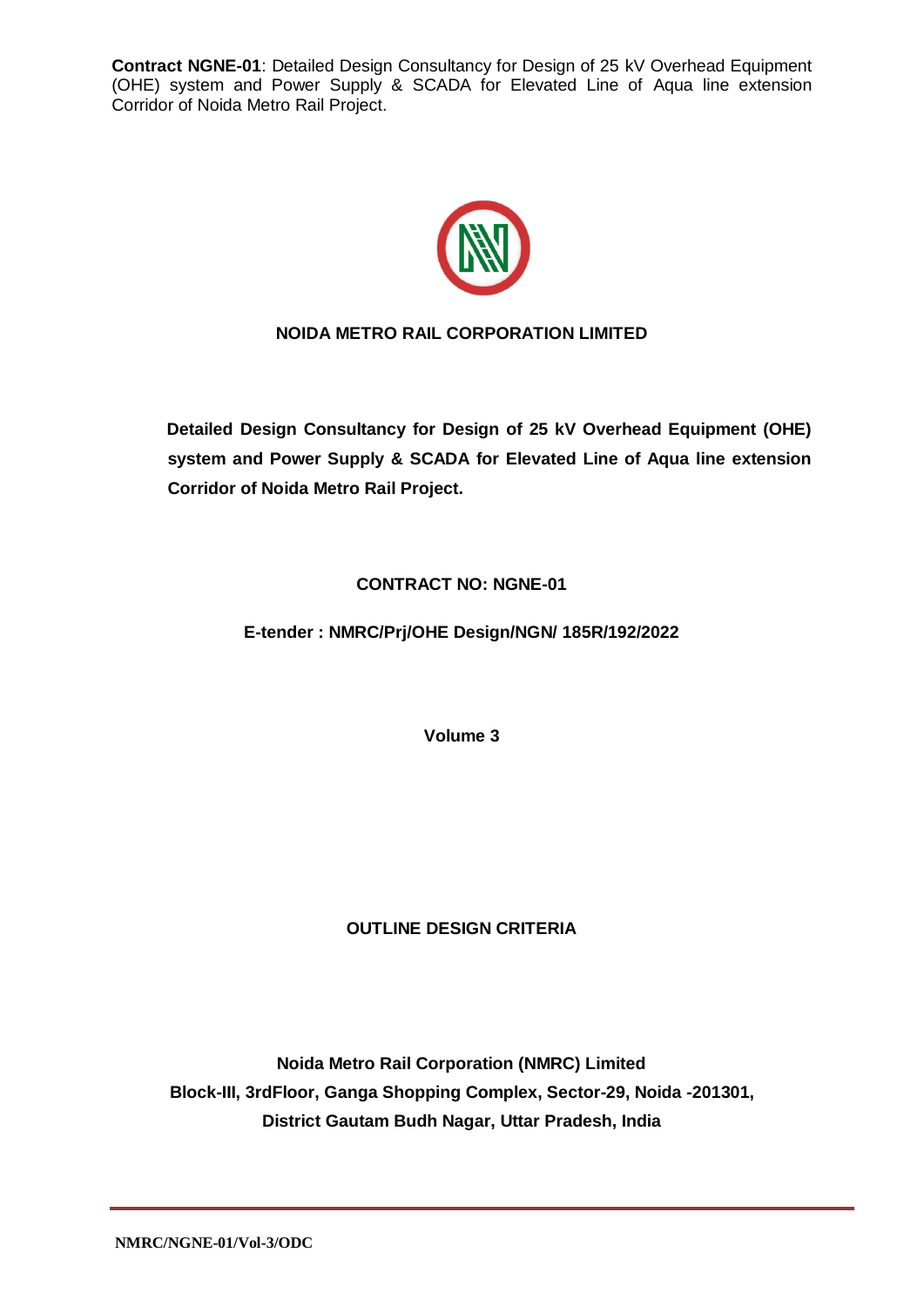# **1.0 OVERVIEW OF THE PROJECT**

- 1.1 This Chapter gives an overview of the Project and the information provided in this Para is for reference only.
- 1.2 Background: -

Noida Metro Rail Corporation is implementing the following corridor of Noida Metro Rail Project.

| S.<br>No.      | <b>Corridor Details</b>                | Length         |           | Elevated |                        |                     |
|----------------|----------------------------------------|----------------|-----------|----------|------------------------|---------------------|
|                |                                        | of<br>Corridor |           |          | <b>Stations</b><br>(E) | <b>FOCS</b><br>(KM) |
| $\mathbf{1}$ . | Sector 51 to Greater<br>Noida Sector 2 | 9.605          |           |          | 05                     | 9.605               |
| Total          |                                        |                | $05$ no's | 9.605    |                        |                     |

- 1.2.1 Trains Comprises will be electric multiple unit (EMU). Modern rolling stock with stainless steel body and VVVF 3 phase drive with regenerative braking has been utilised. The cars are air-conditioned.
- 1.2.2 Deleted.
- 1.2.3 25kV single phase ac traction has been utilised with flexible Overhead Equipment (OHE) on elevated section.
- 1.2.4 'CATC' (Continuous Automatic Train Control System) based on 'CBTC' (Communication based Train Control System will be provided with Automatic Train Operation (ATO)/Automatic Train Protection (ATP) and ATS (Automatic Train Supervision).
- 1.2.5 Operation Control Centre

The Operations Control Centre (OCC) is located at Depot. *This information is given only for the guidance purpose*.

#### **2.0 DESIGN CRITERIA**

The key design criteria that the Contractor shall adhere to are addressed in the following paragraphs.

It should be noted that any design criterion is subject to change, subsequent to review, in the interest of enhancing the System-wide performance, cost and safety.

The DDC may propose improvements in the designs based on the Aesthetics, working experience or financial savings.

2.1 Climatic data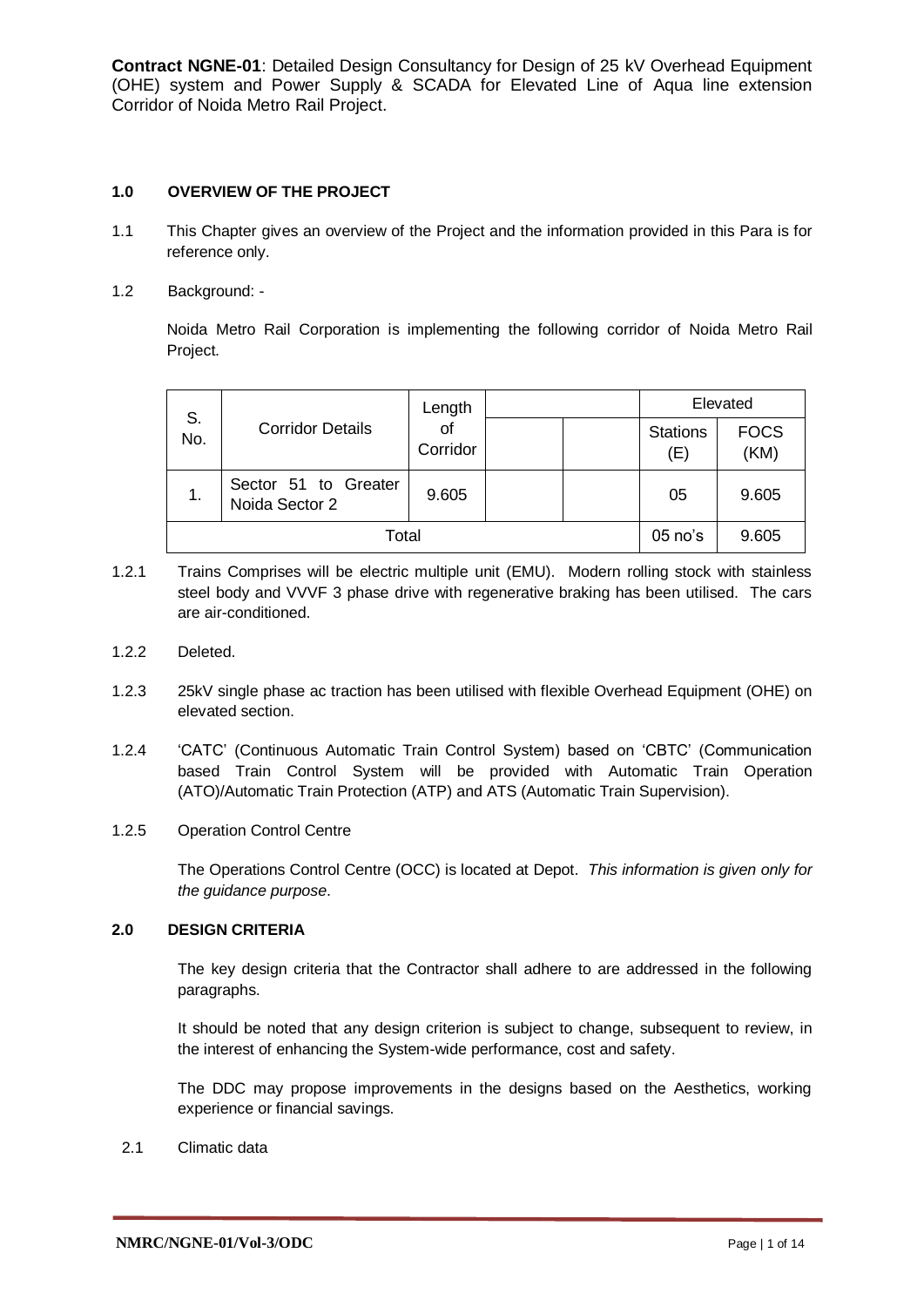The DDC is required to obtain following Data from the relevant Government agencies for the Noida for design purpose:

|                                   |                      | $\triangleright$ Minimum Temperature (ambient)                                                                                                                               |  |  |  |
|-----------------------------------|----------------------|------------------------------------------------------------------------------------------------------------------------------------------------------------------------------|--|--|--|
| $\mathbf 1$ .                     | Temperature          | Maximum design temperature (ambient)<br>➤                                                                                                                                    |  |  |  |
|                                   |                      | Mean temperature adopted<br>➤                                                                                                                                                |  |  |  |
| 2.                                | Rainfall             | $\triangleright$ Rains occur generally during Monsoon from June<br>September and occasional<br>showers<br>to<br>in.<br>December and January are also experienced.            |  |  |  |
|                                   |                      | $\triangleright$ Maximum relative humidity<br>- 100%                                                                                                                         |  |  |  |
| 3.                                | Humidity             | Minimum relative humidity<br>➤<br>10%                                                                                                                                        |  |  |  |
|                                   |                      | Maximum wind pressure<br>≻                                                                                                                                                   |  |  |  |
| $\overline{4}$ .<br>Wind pressure |                      | adopted for design - 155 Kg / Sq.m<br>➤                                                                                                                                      |  |  |  |
| 5.                                | Thunder storm        | $\triangleright$ The region is subject to thunder during June to<br>September. Isoceraunic level of average 30<br>thunderstorms per year as per IS2309 may be<br>considered. |  |  |  |
|                                   |                      | $>$ SPM                                                                                                                                                                      |  |  |  |
|                                   | Nature of atmosphere | $>$ SO2                                                                                                                                                                      |  |  |  |
| 6.                                |                      | NO <sub>2</sub><br>$\blacktriangleright$                                                                                                                                     |  |  |  |
|                                   |                      | ≻ RSPM                                                                                                                                                                       |  |  |  |
|                                   |                      | The expected pollution levels in future are likely to<br>be higher than these figures.                                                                                       |  |  |  |
| 7.                                | Earthquake           | $\triangleright$ Designs as per Zone-4.                                                                                                                                      |  |  |  |

Note: The DDC shall authenticate the above parameters as per local conditions as available from certified/government sources.

#### 2.2 Codes and standards

Following codes and standards shall be adopted in that order of procedure:

- a) DMRC codes and standards.
- b) Indian Railway Standards
- c) Indian Standards
- d) International Standards
- e) Other national standards

The design and construction of permanent works shall comply with codes of practice and standards current at the time of submission of tender documents. Regulations made and requirements issued by the NMRC and Indian Government and by relevant utility companies shall be followed.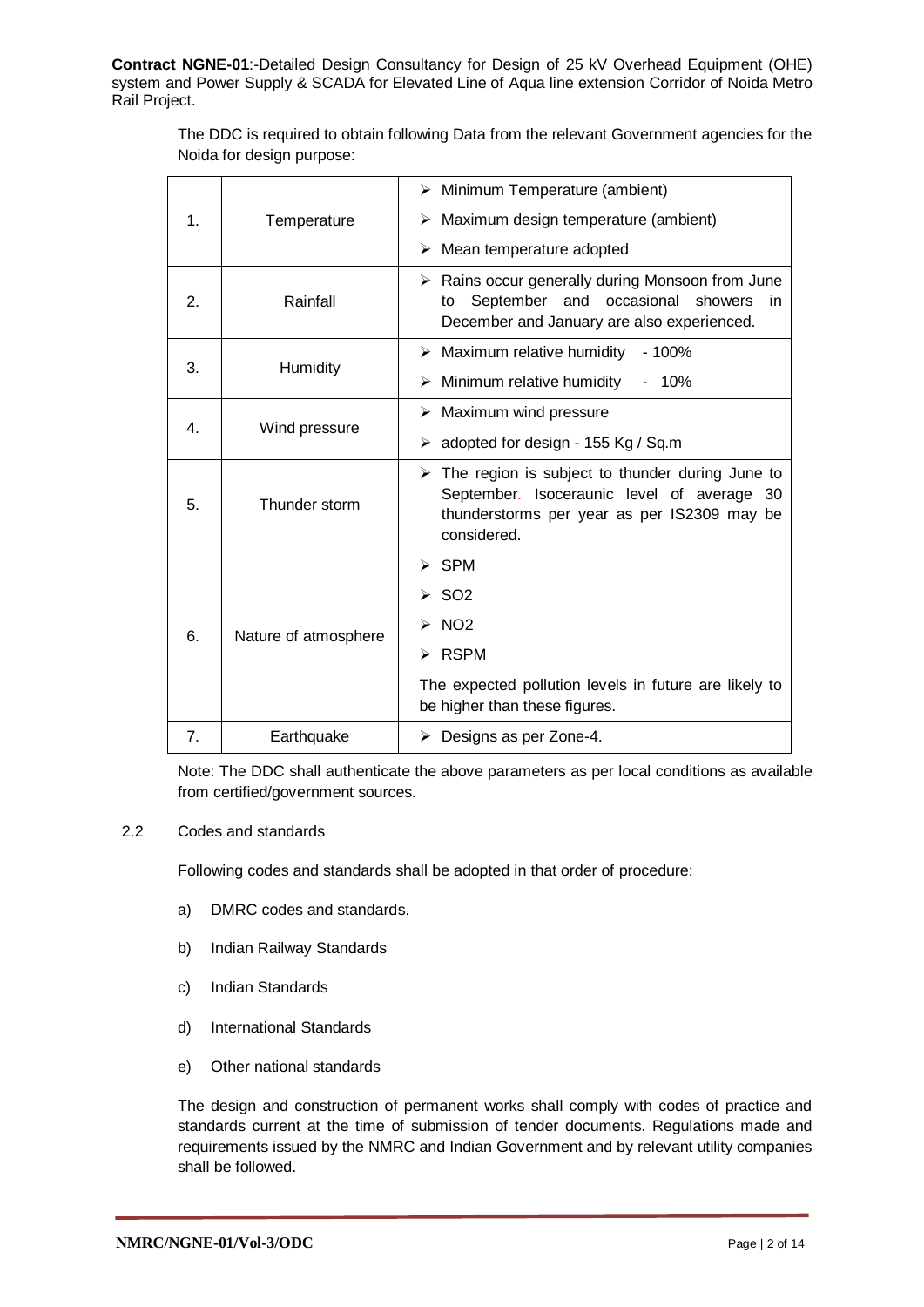Alternative or additional codes, standards and specifications proposed by the DDC shall be internationally recognised codes and shall be equivalent to or better than, Indian standards issued by the Bureau of Indian standards, subject to being, in the opinion of the Employer's Representative, suitable for incorporation into the specification.

2.3 Design philosophy

Traction design shall be based on the following principles

- Materials and design shall be proven by service experience. This shall not preclude the use of improved technology where this may be regarded as a single incremental advance from a proven base, and shall be applied as appropriate to improve quality and reduce maintenance expenses.
- Critical materials shall be readily available from more than one source. As far as possible use of Indigenous product should be encouraged.
- Dimensions of all materials and equipment shall be specified in the System International (SI) units. Standards equipment and components available as an industry standard only in imperial units shall remain specified in imperial units with metric equivalents stated.
- The selection of materials and the OHE, ASS and SCADA design shall facilitate the routine maintenance of the respective systems and replacement of components on the assumption that the NMRC will operate 19 hours per day, every day of the year.
- The NMRC operating requirements for speed, frequency, comfort, and reliability demand tight tolerances and high levels of workmanship and quality during construction, facilitated by an effective construction management programme.
- 2.4 Train Operation Plan

The peak hour train operation plan for year 2021 and 2031 given below:

|             | <b>Corridors</b>                         | 2021                                |                   | 2031                         |                          |  |
|-------------|------------------------------------------|-------------------------------------|-------------------|------------------------------|--------------------------|--|
| Line<br>No. |                                          | <b>Headway in</b><br><b>Minutes</b> | Cars per<br>train | <b>Headway</b><br>in Minutes | <b>Cars per</b><br>train |  |
| 1.          | Depot Station to<br>Sector 51 station    | 7.5                                 | 4                 | 7.5                          | 4                        |  |
| 2.          | Depot station to<br>Knowledge Park-<br>٧ | 7.5                                 | 4                 |                              | 4                        |  |

# **PEAK HOUR TRAIN OPERATION PLAN**

6-Car Rake Composition - DT+M+T+M+M+DT and 4 Car Rake Composition – DT+M+M+DT DT: Driving Trailer Car, T: Trailer Car, M-Motor Car

For construction of platform the civil tenders have been floated for 6 coach design. Therefore, the designer is to consider 6 cars per train for all the purpose.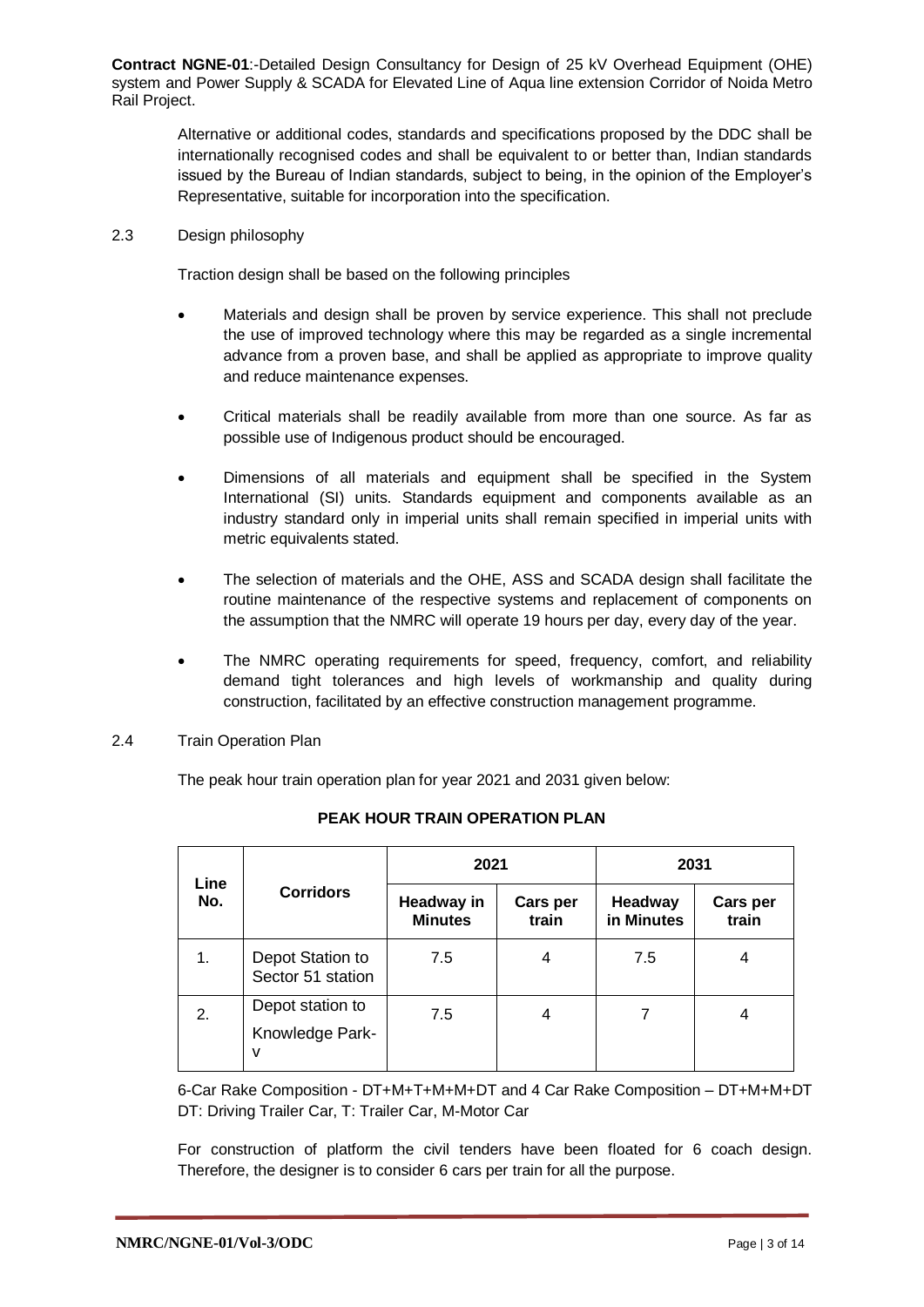- 2.5 Traction power system performance requirement
- 2.5.1 The Traction Power System shall have adequate capacity to meet the performance requirements specified hereunder.

## **Normal Operating Conditions**

The traction power system is to be designed for the ultimate 6-car train (having 03 motor Car+01Trailer Car+ 02Driving Trailer Car) operation at headway of 90-seconds corresponding to 40 trains per hour for corridor of Sector 51 to Greater Noida Sector 2

## **Emergency operating conditions**

For the complete loss of 1 RSS (out of 2 for a particular corridor), the System shall be able to provide 100% of the peak train services at the headway and train composition given in Para 2.4 above.

## **Maximum speed**

For design purpose maximum speed potential of the catenary system shall be taken as 120 Kmph.

## 2.5.2 POWER SYSTEMS

While the study for Power supply requirement is to be done for final / designed headway, the power required at the time of Commissioning stage headway is also to be calculated.DDC shall be required to develop and propose the methods and tests to validate the results of simulation after the commissioning.

#### 2.6 Overhead line voltage

The traction System shall be designed and constructed to operate in such a way so as to ensure that the Overhead Line System voltage complies with the following requirements:

- 1. Nominal voltage of OHE : 25kV
- 2. Maximum voltage of OHE : 27.5kV
- 3. Minimum continuous voltage of OHE : 19kV
- 4. Minimum instantaneous voltage of OHE : 17.5kV
- 5. Occasional maximum voltage for OHE: 31 kV

#### 2.7 Auxiliary Power Supply Voltage

The 33 kV auxiliary power supply system shall operate in such a way to ensure that system voltage shall comply with the following requirements:

| Normal system voltage  | 33 kV |
|------------------------|-------|
| Maximum system voltage | 36 kV |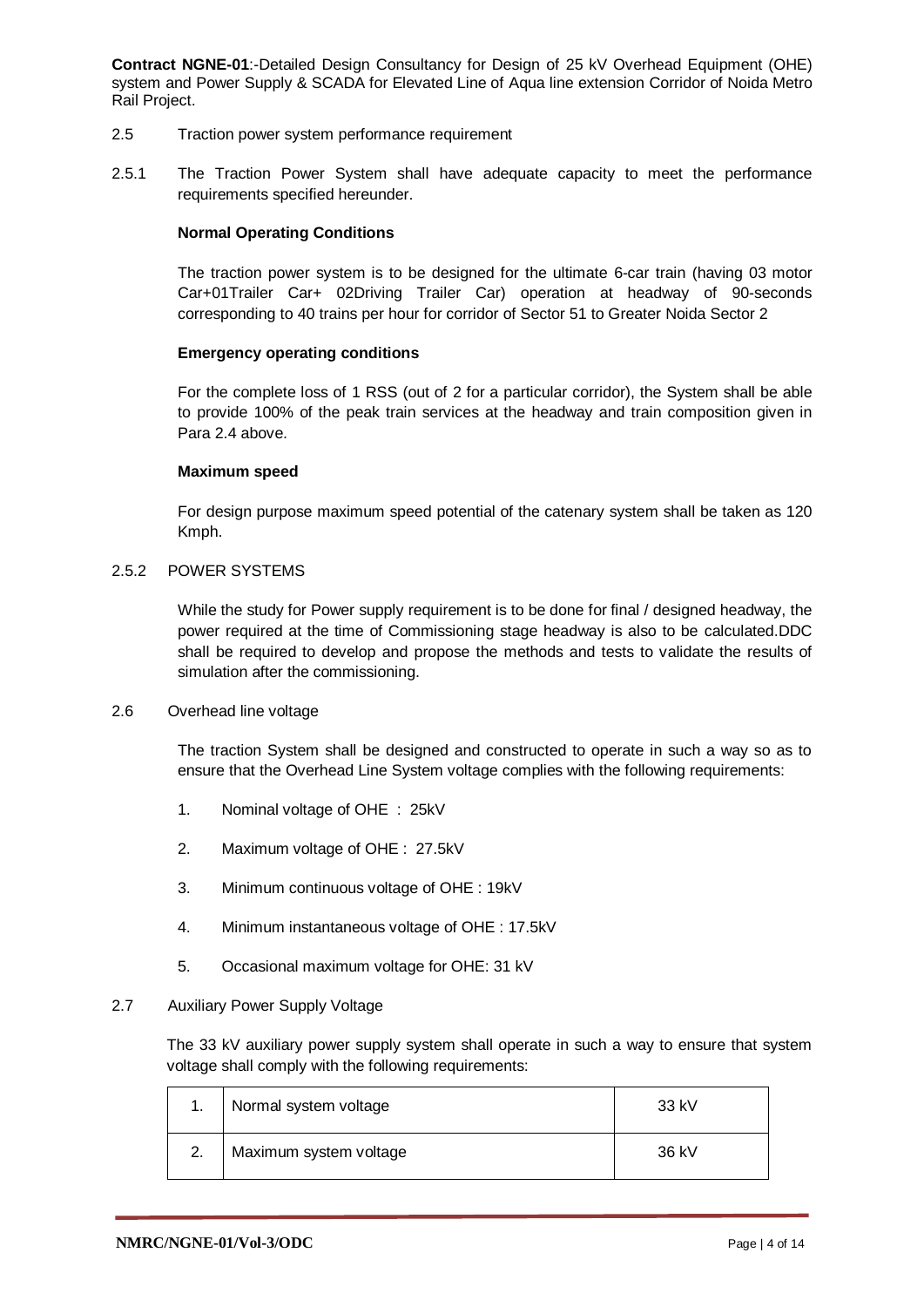| 3. | Minimum voltage under normal feeding         | 33 kV-5%  |
|----|----------------------------------------------|-----------|
| 4. | Minimum voltage under loss of any one supply | 33 kV-10% |

# 2.8 Track gauge

Standard Gauge (1435 mm) for both the corridors.

## 2.9 Schedule of Dimensions (SOD)

The SOD will be made available to the DDC within one month of award of work. Any changes in the approved SOD will also be communicated to the DDC time to time.

## **3.0 DESIGN PARAMETERS**

3.1 Overhead Equipment (OHE)

Presently, NMRC using FOCS system comprising of, 107 sq mm contact wire for main line (Cu-Ag) and depot (CU ETP) and 65 sq.mm Catenary wire. After scrutinizing the failure analysis of the past, DDC shall submit the Techno-economic analysis of the following items based on reliability, maintainability, life cycle cost etc.

 OHE cantilever :- DDC to compare and examine best suitable type of cantilever arrangement among Single Insulator Cantilever (SIC)/ Modular Aluminum / GI conventional etc. based on reliability, maintainability etc.

# 3.1.1 **Normally Tramway type OHE may be used in the depot area,** Contact Wire Height

The normal contact wire heights are shown in Table 3.1.1

| <b>Item</b>                      | Height at support (m)                       |
|----------------------------------|---------------------------------------------|
| Regulated OHE with 10 cm pre-sag | 5.00 ( normal )                             |
| Depot inspection lines           | 5.2 – 5.4 (based on interface requirements) |

|  | Table 3.1.1 Contact Wire Height (m) |
|--|-------------------------------------|
|--|-------------------------------------|

## 3.1.2 Stagger

Spans and staggers shall be carefully arranged to ensure that the contact wire will never be displaced by more than 200 mm on straight track and 300 mm on curve from the center-line of the pantograph at any point in-span, under the worst operating conditions of the OHE System, the rolling stock and the pantograph.

In calculating the maximum displacement of the contact wire for the stagger, the following shall be taken into account: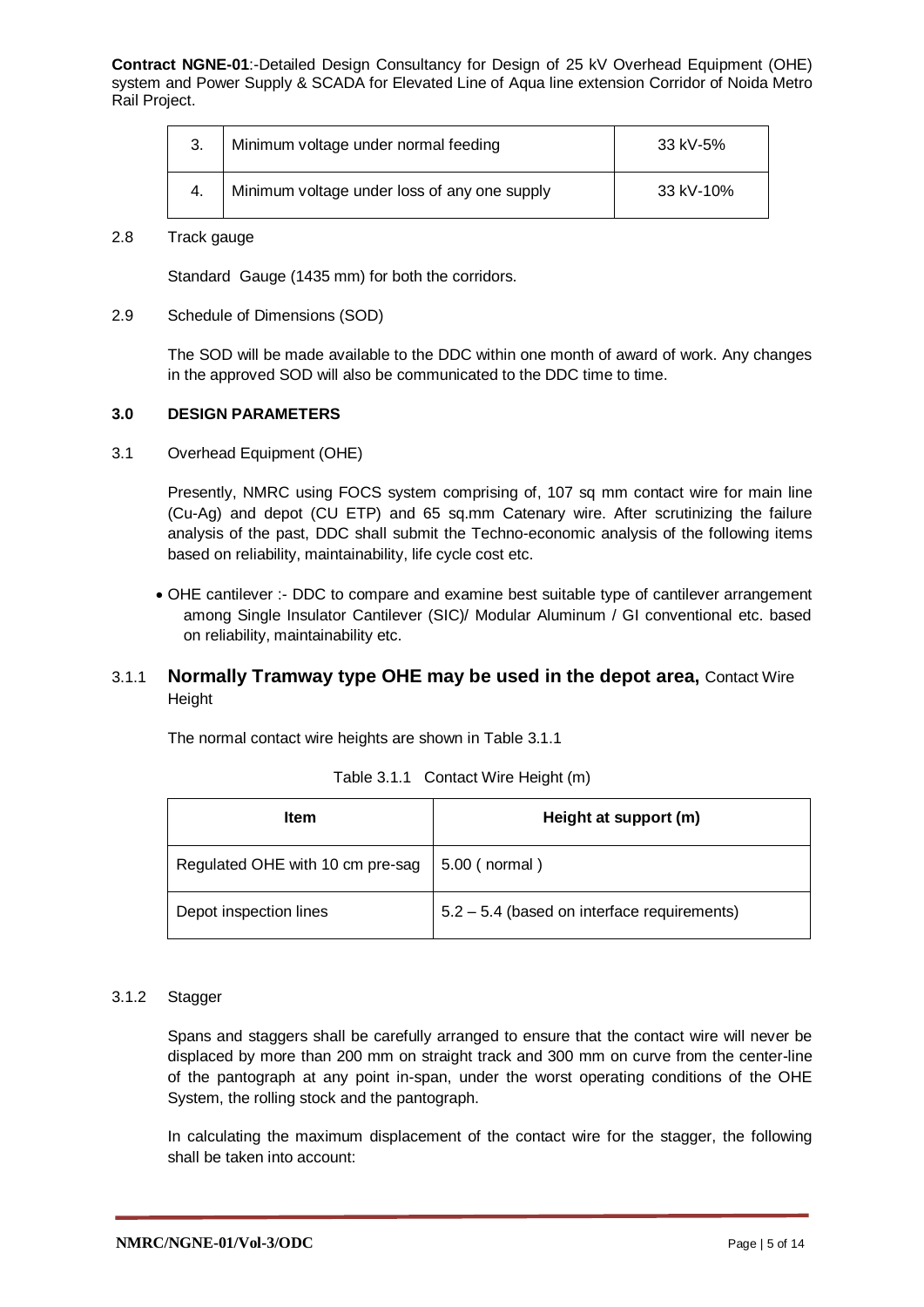- Temperature effect (i.e. the effect of stagger changes due to temperature variation);
- Static and dynamic effect of track tolerances (if they are not included in pantograph sway); and
- Erection tolerance.

#### 3.1.3 Span Length

The standard OHE spans adopted in Indian Railways is from 27 meter to 72 meter generally in steps of 4.5 m. Span length shall be suitably designed based on the practices followed on the corridors of NMRC.

#### 3.1.4 OHE Masts

Presently NMRC using Conventional masts, as used in Indian railways/Metros. DDC shall submit the techno economical comparison and propose the suitable masts based on reliability, maintainability, life cycle cost, aesthetic etc.

#### 3.1.5 Tension and Tension Length

The Contact and catenary tension values shall be reviewed based on design speed. Optimisation of tension length shall be carried out and calculation for tension and speed graph shall be submitted and by DDC. Individual tension lengths shall be designed for crossovers wherever possible.

Techno-economical comparison of Five pulley type/ Three pulley type / Spring type ATDs (standardized design) based on reliability, maintainability, life cycle cost etc. shall be submitted by DDC for main line and depots.

#### 3.1.6 Contact Wire Sag

The auto-tensioned simple overhead line system shall be such that the nominal height of the contact wire at mid-span is lower than that at the supports to improve the current collection quality. The amount of this pre-sag on a straight track shall be decided by the DDC based on system calculations or experimental data. On a curved track, it shall be increased to compensate for the cant.

Calculation of dropper schedule shall be submitted by DDC.

#### 3.1.7 Maximum Gradient of Contact Wire

The height of the contact wire above the rail level shall normally be the same at each support. If, due to local conditions (such as the transition between main line and depot), a variation in height is necessary, this shall be achieved with as small a gradient as practicable.

The maximum permissible gradients of the contact wire above the rail level shall not exceed 3mm/m on main lines and 10 mm/m on sidings. The relative gradient of the contact wire in two adjacent spans shall not be greater than 1.5 mm/m on main lines and 5mm/m on sidings.

## 3.1.8 Clearances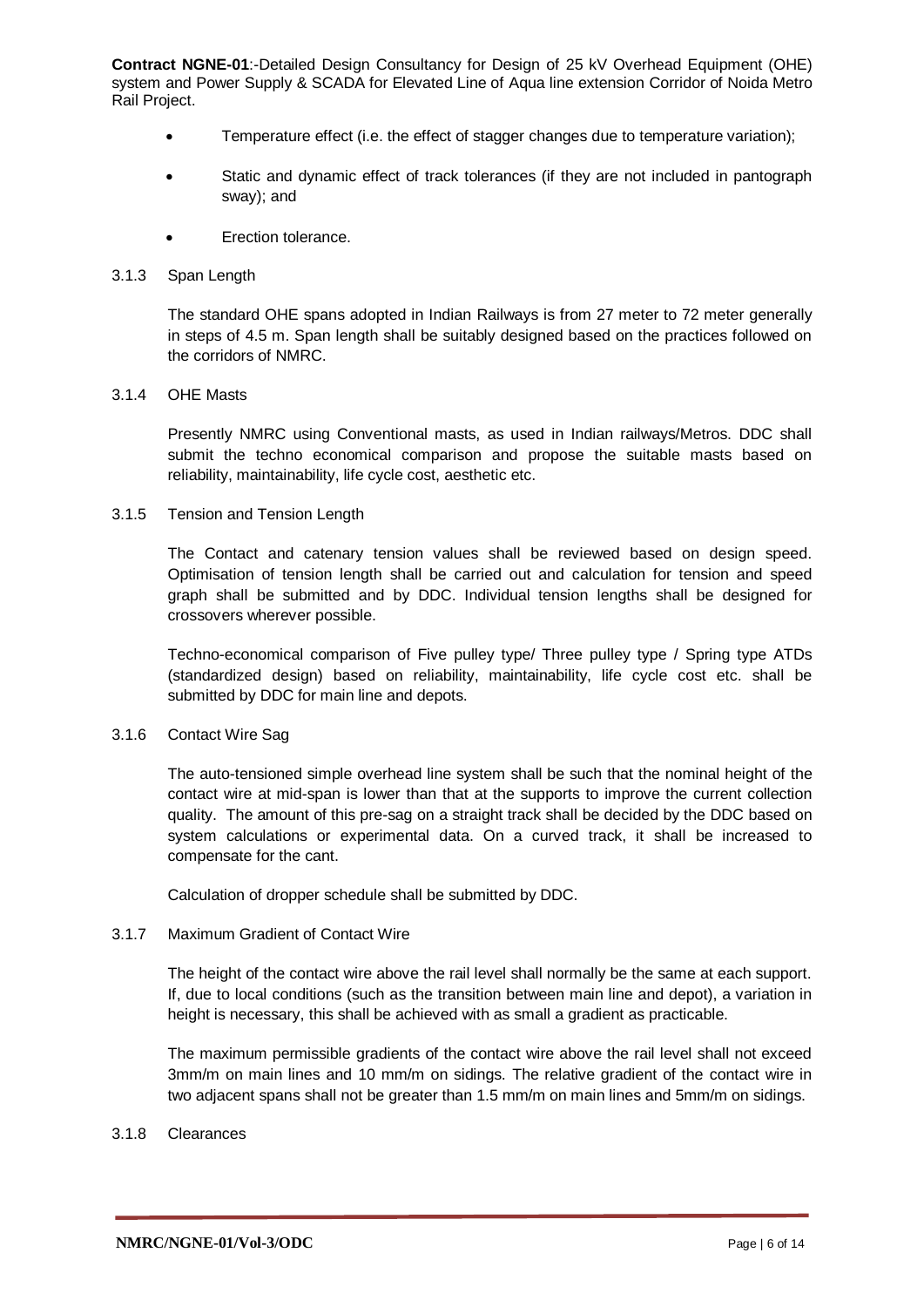**The minimum** electrical **and mechanical clearances shown in Table 3.1.8 shall not be infringed under the worst operating conditions of the overhead line equipment, the rolling stock and pantograph. The values in the right column shall be used only where it is absolutely necessary and prior approval of Engineer as obtained upon review in each case.**

| Table 3.1.8 Minimum Electrical Clearances* (mm)                                                                                                                                                                       |               |                                                          |  |
|-----------------------------------------------------------------------------------------------------------------------------------------------------------------------------------------------------------------------|---------------|----------------------------------------------------------|--|
| *{As on 31.03.2019, the following Normal clearances are modified in Draft CEA safety<br>regulations. The clearances should meet the CEA safety regulations as amended and<br>published by GOI at the time of design.} |               |                                                          |  |
| <b>Item</b>                                                                                                                                                                                                           | <b>Normal</b> | <b>With Permission of</b><br><b>Electrical Inspector</b> |  |
| 25kV Live parts to structure (Vertical)                                                                                                                                                                               |               |                                                          |  |
| <b>Static</b>                                                                                                                                                                                                         | 320           | 250                                                      |  |
| Dynamic (passing)                                                                                                                                                                                                     | 270           | 200                                                      |  |
| 25kV Live parts to structure (lateral)                                                                                                                                                                                |               |                                                          |  |
| <b>Static</b>                                                                                                                                                                                                         | 320           | 250                                                      |  |
| Dynamic (passing)                                                                                                                                                                                                     | 220           | 200                                                      |  |
| Gap at Insulated Overlap between conductors<br>of different electrical sections                                                                                                                                       | 500           | N.A.                                                     |  |
| N.A.<br>Gap at Uninsulated Overlap<br>200                                                                                                                                                                             |               |                                                          |  |

The values shown in Table 3.1.8 shall be used as a minimum. In the event of additional space being available, the space shall be used to enhance the electrical clearances above the stated values, before consideration is given to increase the system height.

# 3.1.9 Insulators

Proven type composite or porcelain insulator with minimum creepage distance of 1600mm shall be proposed along with the GTP.

# 3.1.10 Clearance at Power Line Crossings

The minimum vertical clearances between the conductors of utility's power line and all the conductors of the OHE shall be as per Indian Railways Traction Manual.

# 3.1.11 Electrical Sectioning

 OHE shall be divided into electrically isolated sections by provision of interrupters at insulated overlaps and with section-insulator at turnouts. Sectioning shall be provided to permit isolation of OHE in small sections for maintenance or to isolate damaged OHE in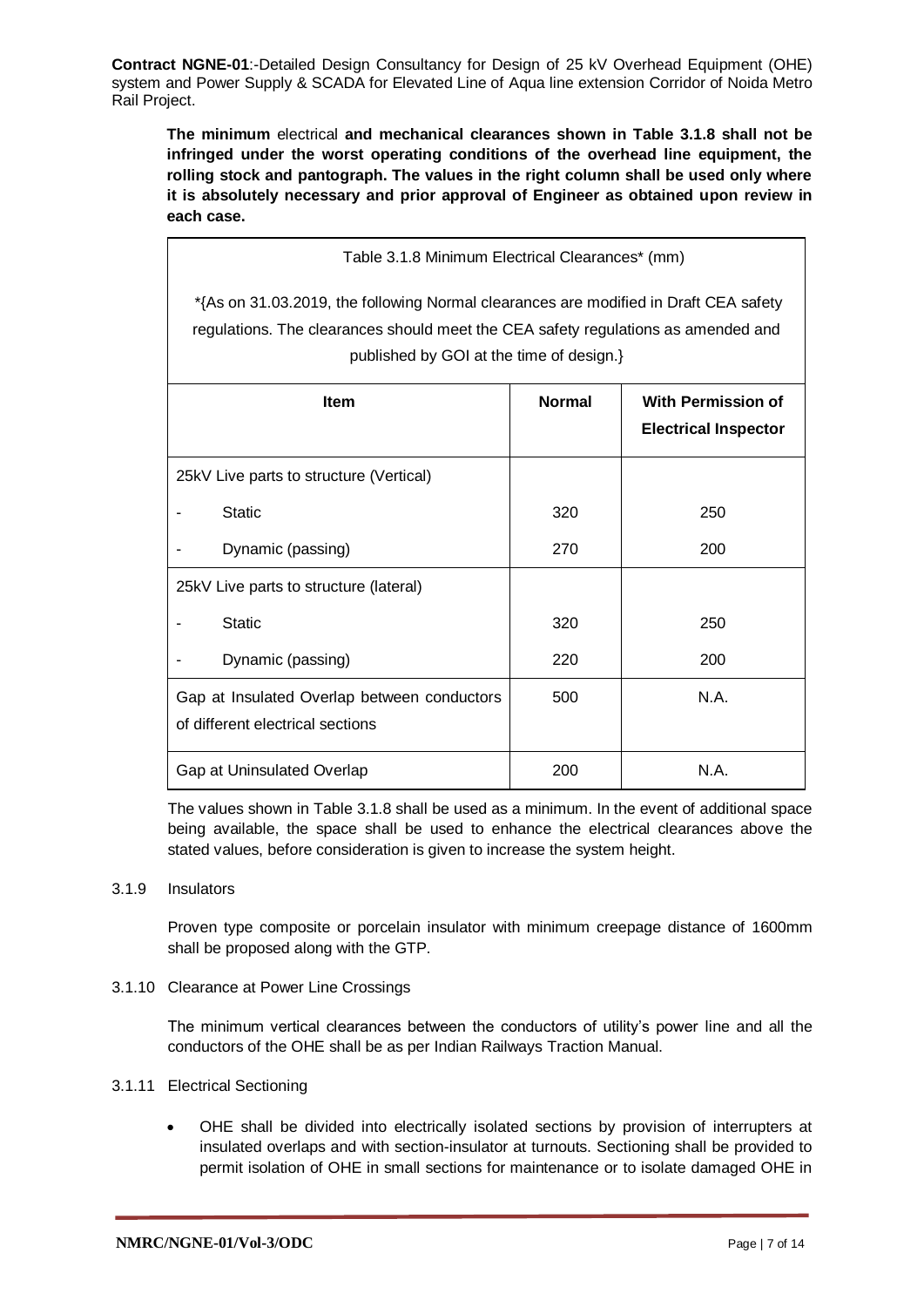> case of breakdown/accident and to permit diversion of train from up line to down line and vice-versa.

- The sectioning shall be such that in case of failure of OHE on one track, the faulty section can be isolated quickly and the train (EMU) lying in the healthy section on the same track can either be brought to station or can be taken on the other track through emergency cross-over depending upon the operational requirement. Where practicable, insulated overlaps shall be provided instead of section insulators, for the sake of better dynamic performance.
- *Following items shall be studied and explored for inclusion in tender, and a life cycle cost comparison studies to be submitted by DDC. After scrutinizing Suitable suggestions of design, make and suppliers of Indian/ international to be submitted by DDC :-*
	- *1) Isolators, Interrupters, Load Break Switches at Switching posts ( SSP, SS).*
	- *2) Provision of Lightning Arrestors on OHE posts to be examined*
	- *3) PT / Capacitive Sensor on OHE posts to be examined. Provision of Blast proof PT arrangements to be explored.*
	- **4)** *Jumpering arrangement and use of PG clamps/fittings etc.*
- 3.1.12 Earthing and Bonding
- 3.1.12.1 Overhead Line Equipment Earthing System

DDC shall design a suitable and effective earthing system for the entire OHE system. The present arrangement and requirements specified for the earthing and bonding facilities shall be studied in detail by the DDC and amended. In addition to requirement laid down in IS-3043 and IEEE-80, earthing and bonding shall be provided in accordance with norms laid down in following documents: -

- a) CCITT limits on induced Voltages (60V under normal conditions and 430 Volts under fault conditions).
- b) EN50122 limits on Rail Voltages and touch potential.
- c) AC Traction Manual (ACTM) of Indian Railways/Metro.

#### 3.1.12.2 General Bonding

The bonding shall ensure safety of passenger, equipment, adjacent building, structures and passage of return current back to substation.

#### 3.1.12.3 Traction Return Rail Bonding

On the main line, single or both rails of both the tracks shall be utilized as the traction return rails. DDC shall suggest bonding at following locations: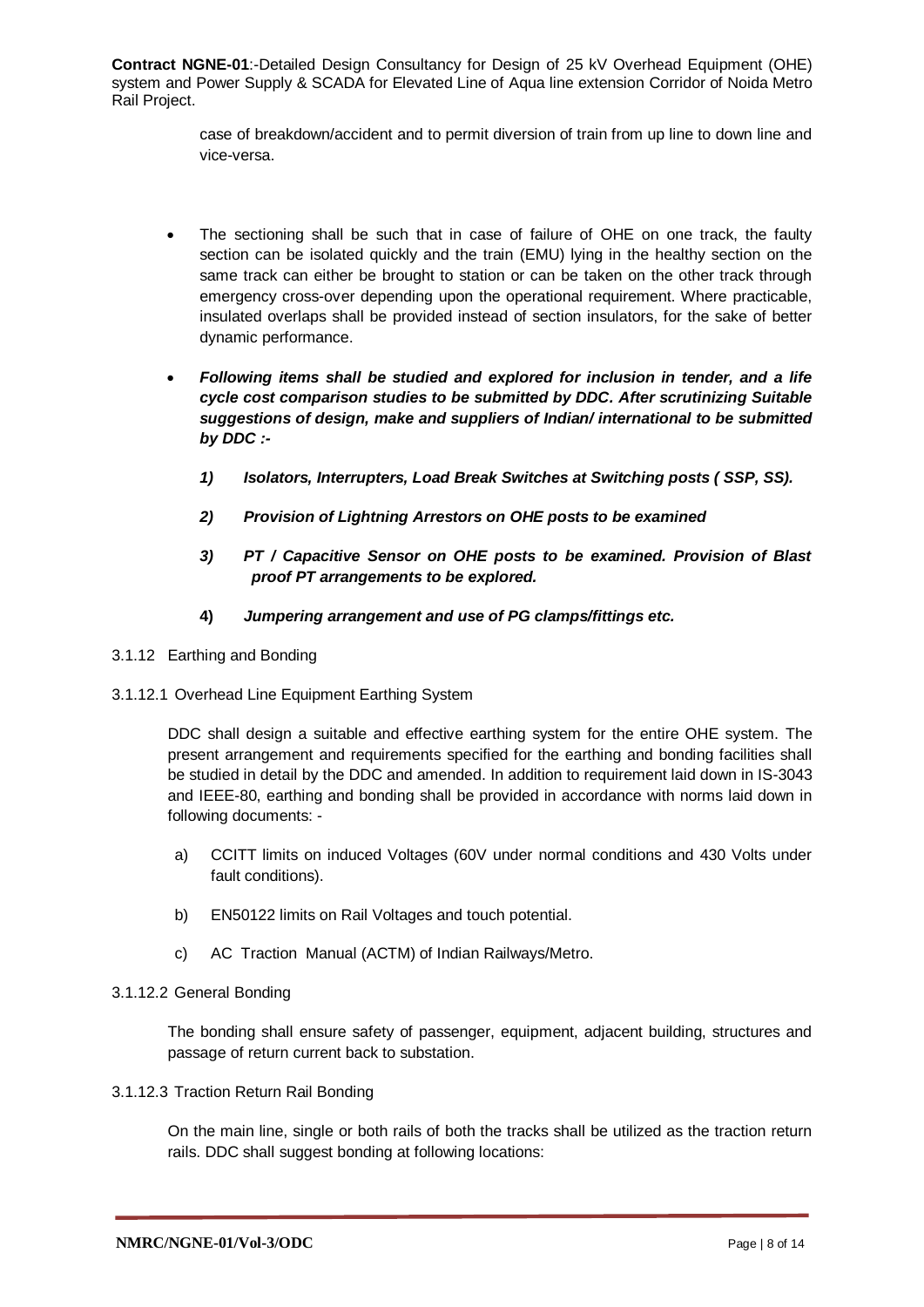- Special bonding at expansion joints.
- Impedance bond/ ITL/ MET locations.
- Intertrack bonds. etc.
- Power Supply System.

#### 3.1.13 General

The requirement of traction power at each substation / section shall be calculated based on the frequency of train services during peak hours with maximum no. of passengers, permissible voltage drop at the farthest end under emergency feed conditions in case of failure of one traction substation and without any curtailment of commuter services, power consumption by train auxiliaries, losses in OHE, local loads at the substations, sectioning and sub-sectioning posts and by the trains moving in the car depot yard.

Similarly the auxiliary power requirement shall be calculated based on the station-wise loads of utilities, lights, fans, lifts and escalators & other essential loads and loads of depots-car sheds / workshops etc. Property Development loads shall also be taken into account. The permissible voltage drop / regulation at the farthest end, in this case, is to be considered taking into account the failure of one main auxiliary substations at a time.

Accordingly the sizing of equipments is to be proposed by DDC, keeping in view the standardization of equipment.

#### *Optimisation of ASS layout in coordination with E&M DDC shall be taken care of.*

To meet the eventuality of outage of a auxiliary power transformer at ASS, another transformer shall be provided to act as 100% Standby.

The power supply at RSS-cum-TSS shall be received from power supply authority's network either at 220kV or 132 kV or 110 KV or 66 KV. The short-circuit / fault levels of grids at different voltages will be provided to succesfull bidders

The overhead system is designed for sparkless current collection at all speeds, but a limited degree of sparking may occur and the equipment shall be capable of withstanding the resultant transient effects.

The operation of I.G.B.T. traction units produces range of harmonics into the 25KV supply voltage and the equipment shall be capable of withstanding with these harmonics.

Due to the exposed nature of the system and the prevalence of lightning, frequent short circuits of varying severity are likely to occur and the equipment must be capable of withstanding the effects of such short circuits up to the maximum value of fault current.

# *The DDC shall design all necessary surge arrestors to adequately protect the equipment against lightning strikes.*

*DDC Shall compare and suggest provision of phase to phase and phase to ground surge arrestors for Auxiliary Transformers to be included in Transformer specifications.*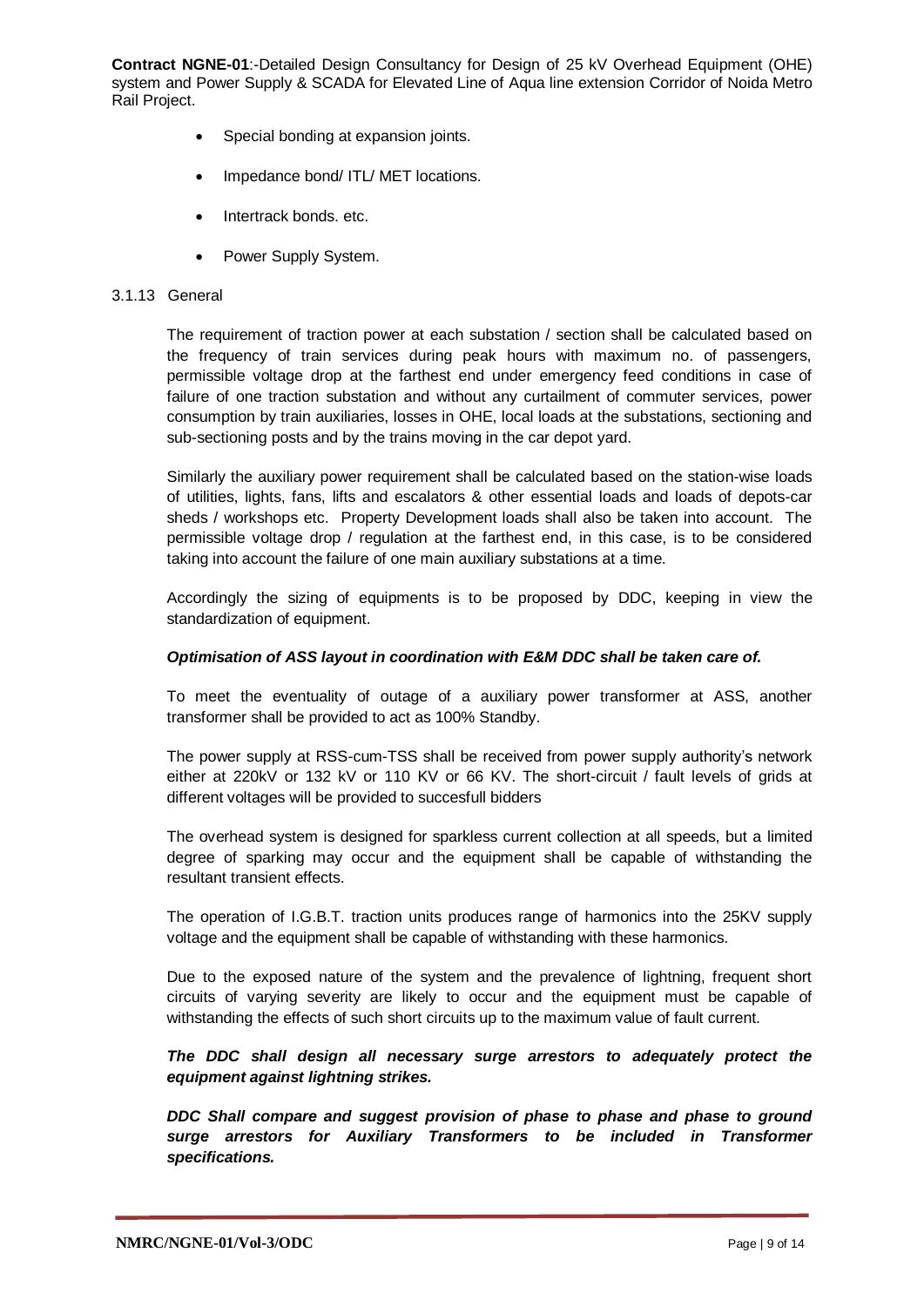#### 3.1.14 Safety

All equipment shall be adequately earthed, insulated, screened or enclosed as may be appropriate to ensure the protection of the equipment and safety of those concerned in its operation and maintenance and also to other NMRC staff or members of the public. The equipment shall comply with the requirements of all relevant statutory acts, rules, regulations and orders. The earthing design shall be as per IEEE 80, IS 3043 and ACTM requirements.

## 3.1.15 Design Parameters of Sub-stations

#### 3.1.15.1 Substation Layout

One of the primary requirements of a good substation layout is that it should be Aesthetic and economical as possible and the layout should not lead to breakdown in power supply due to faults within the substation, as such faults are more serious than those occurring on the lines away from the substations. While designing the equipment physical layouts, it shall be borne in mind that transformer bays are visible from control room and that sufficient space is available for ease of operation, carrying out service maintenance, transportation and the replacement of faulty equipment, no effect on adjoining equipment in case of any problem to other equipment, efficient performance of equipment and over all their aesthetic values. Location of land and site limitations shall also be one of the important considerations in deciding the type of equipment/layout of the substations.

Gas insulated switchgear (GIS) type substation are envisaged. However, outdoor Switchgear may also be used depending upon land availability and other considerations.

#### 3.1.15.2 Busbar Arrangement

Single bus bar with bus sectioning or double bus bar with bus- coupler may be used. Certain amount of sectionalisation shall also be provided in a substation so as to ensure that in the event of fault, a large power source does not get disconnected. Apart from these, exposure of a substation to atmospheric hazards such as lightning, and industrial pollution etc. and future expansion shall be considered for the type of busbar system.

The size of busbar, pipes, connections, material, and its support on pedestal insulators shall be decided on the load/ fault current to be handled, system voltage and corona loss effect etc. The height of busbar and connections from ground level, minimum clearances with equipment shall be as per Indian Railway Traction Manual (ACTM).

#### 3.1.15.3 Circuit Breakers and Interrupters

The selection of circuit breakers and interrupters, laying down their technical and performance specification shall be done by DDC on the considerations of type of duty they shall be subjected to perform, periodicity of maintenance, operational requirements, reliability and cost of the equipment. 25 kV (single-phase) sides for traction load shall be outdoor type or GIS type. While the 33 kV side for the auxiliary loads shall be indoor type with drawn-out type circuit breaker control panel. (Either SF6 or vacuum type depending upon the application in elevated or underground stations).

#### 3.1.15.4 Isolators (Disconnect Switches)

Type of the disconnect switches whether vertical break type or horizontal break type shall be decided on the space requirements, **reliability** and its effect on the substation layout.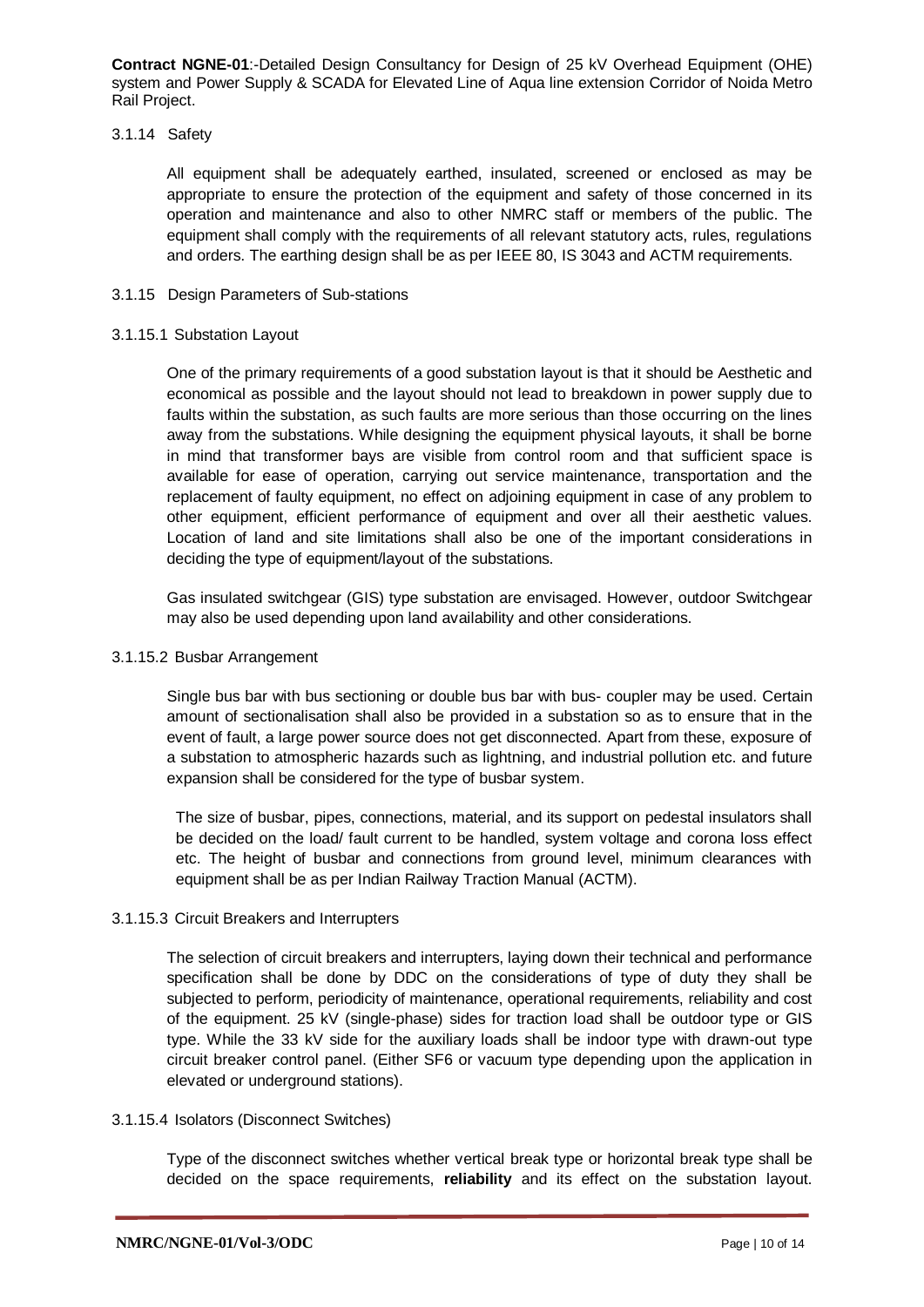Location and foundation shall be considered on the criteria of easy maintenance accessibility to their contacts.

.The technical rating and performance specification of equipment shall be based on their constructional features, mechanical strength, robustness, vibration level, manual/motorized type, ease of operation, electrical load to be handled during normal/fault conditions and such other parameters.

#### 3.1.15.5 Lightning Protection Equipment

Substation equipment's shall also be protected against travelling waves due to lightning strokes on the line entering the substation by providing Lightning Protection Equipment (LA). The technical rating and performance specification of LA shall be made on the consideration of power frequency over voltages, switching over voltages, lightening voltage and other parameters. Insulation co-ordination shall be done with LA as the focal point.

## 3.1.15.6 Structures

DDC shall evolve the design depending upon the choice of the busbar arrangement (strain type or rigid type) and possibility of using few numbers of heavy structures or the large number of smaller structures.

Material of the structure commonly used in India shall be steel with hot dip galvanized so as to protect them against corrosion. In the polluted area like Delhi, galvanizing may not prove effective and therefore, in such cases, painting of the structures may be essential.

# 3.1.15.7 Instrument Transformers

Voltage transformers (VT) of the metal-enclosed encapsulated type shall be preferred but the DDC shall consider the design of other types of VT's also. The primary & secondary windings shall be protected by fuses & they shall have appropriate ratio for their application. For revenue (tariff) metering VT's shall be of class 0.2.

Selection of VT's shall be made considering above all factors including their location, Impulse Level etc.

All the current transformers (CT) shall have a short time current rating of not less than the equivalent fault current of the fault MVA on the system. They shall have appropriate turn ratio, accuracy class and burden in line with functions they are used for. For tariff metering application their accuracy shall be of class 0.2 with suitable burden. For differential protection of transformers and their protection / measurement / indication functions class of accuracy & burden shall be decided & laid down by the DDC while preparing the detail technical specification.

# 3.1.15.8 Main Power and Distribution Transformers

The 33 kV /415 V distribution transformers for ASS shall be cast resin dry type with all the associated accessories. The transformer shall comply relevant IEC and IS standards and shall incorporate the latest proven design and manufacture for the type of transformers required as currently employed in the industry.

The category of voltage variation shall be of constant flux variable voltage type in accordance with IEC76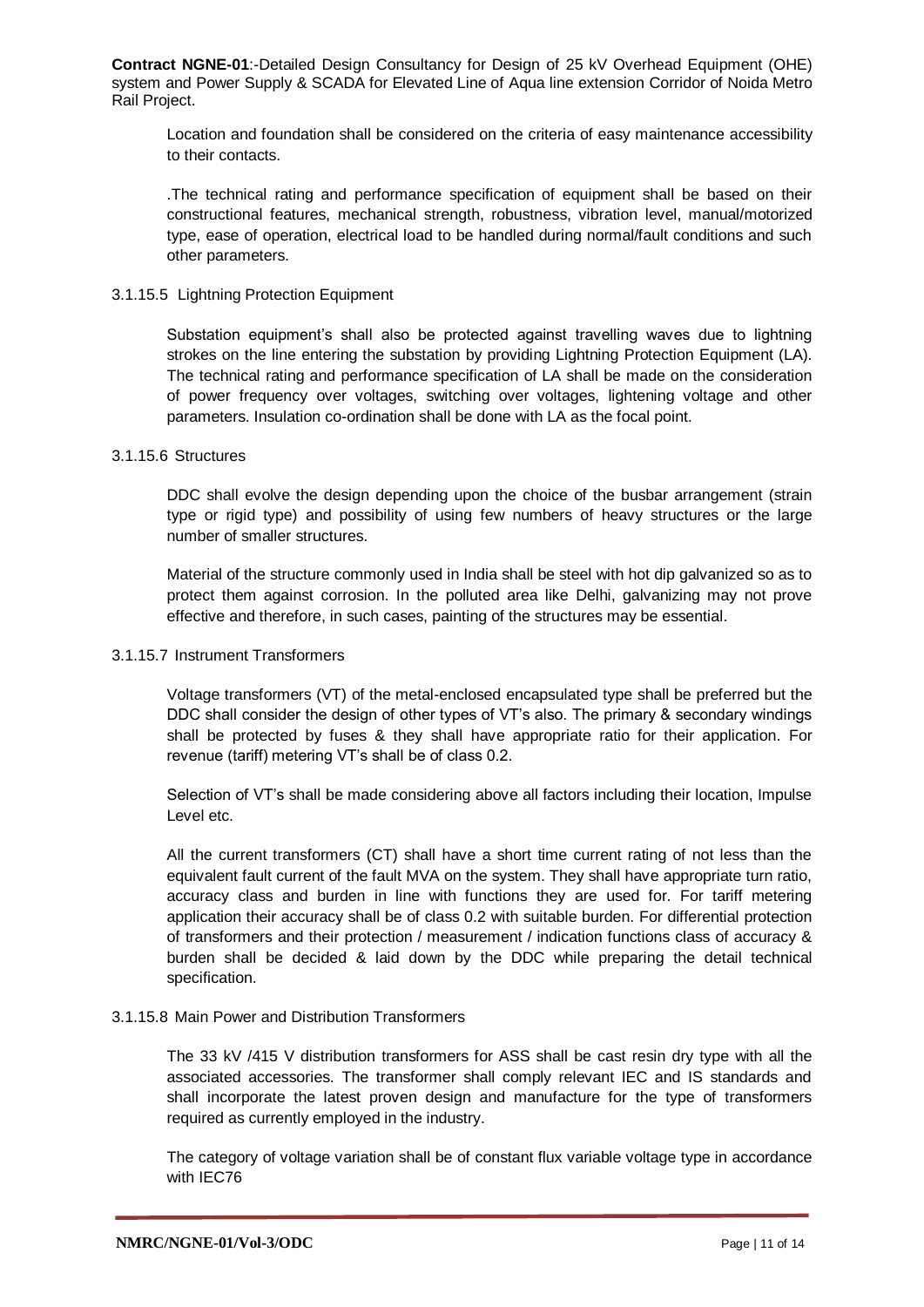The DDC shall work out the capacity and optimization of each type of transformer based on the load they shall be subjected to handle. The transformer shall be suitable in all respects to work continuously at the specified rating under the climatic condition prevailing in India. The transformer shall be capable of operating at their rated power irrespective of the direction of power flow.

The transformer shall be designed for continuous operation at its rated power without exceeding the temperature rise limits for the windings as specified.

The temperature of the transformer winding, & maximum hot spot temperature shall not exceed the specified limits.

The transformer shall be capable of withstanding the mechanical and thermal effects associated with short circuit currents in accordance with the requirements of IEC-76/IS-2026 when operating on any tapping position.

The harmonic voltages of the transformers, particularly the third & fifth harmonics, shall be kept to a low level to minimize possible interference to communication circuits.

The transformers shall be designed with radiators with low noise level, which shall not be more than as specified in the relevant IEC.

#### 3.1.15.9 Protective Equipment

Protective equipment shall be designed to disconnect faulty circuits with speed and certainty, without interference with the healthy circuits. Protection shall be immune from transient phenomenon to avoid incorrect operation of the circuit breakers during faults or disturbances on the system.

The relays shall be so arranged that their replacement can be effected quickly and with the minimum amount of labour. The contacts of the relays shall be capable of making and breaking the maximum current which can occur in the circuit which they have to control and shall not be affected by mechanical shock or vibration, or by external magnetic fields consistent with the place or method of mounting.

Fast acting numerical relays shall be used with Compatibility to SCADA systems.

Modern numerical relay specification should be part of the DDC tender. DDC to elaborate the relay specification for every protection.

# 3.1.16 Substation auxiliary facilities

#### 3.1.16.1 Fire protection facilities

DDC shall design a proper fire protection system of sub station for quick and efficient isolation, limitation & extinguishing of fire so as to avoid damage to costly equipment and reduce chances of serious dislocation of power supply and ensure safety of personnel. The first step in this direction is design of substation layout itself with adequate spacing, fire isolation walls between oil filled equipment, soak / drain pits, approach for quenching etc. as per National Building Code

# 3.1.16.2 Substation building layout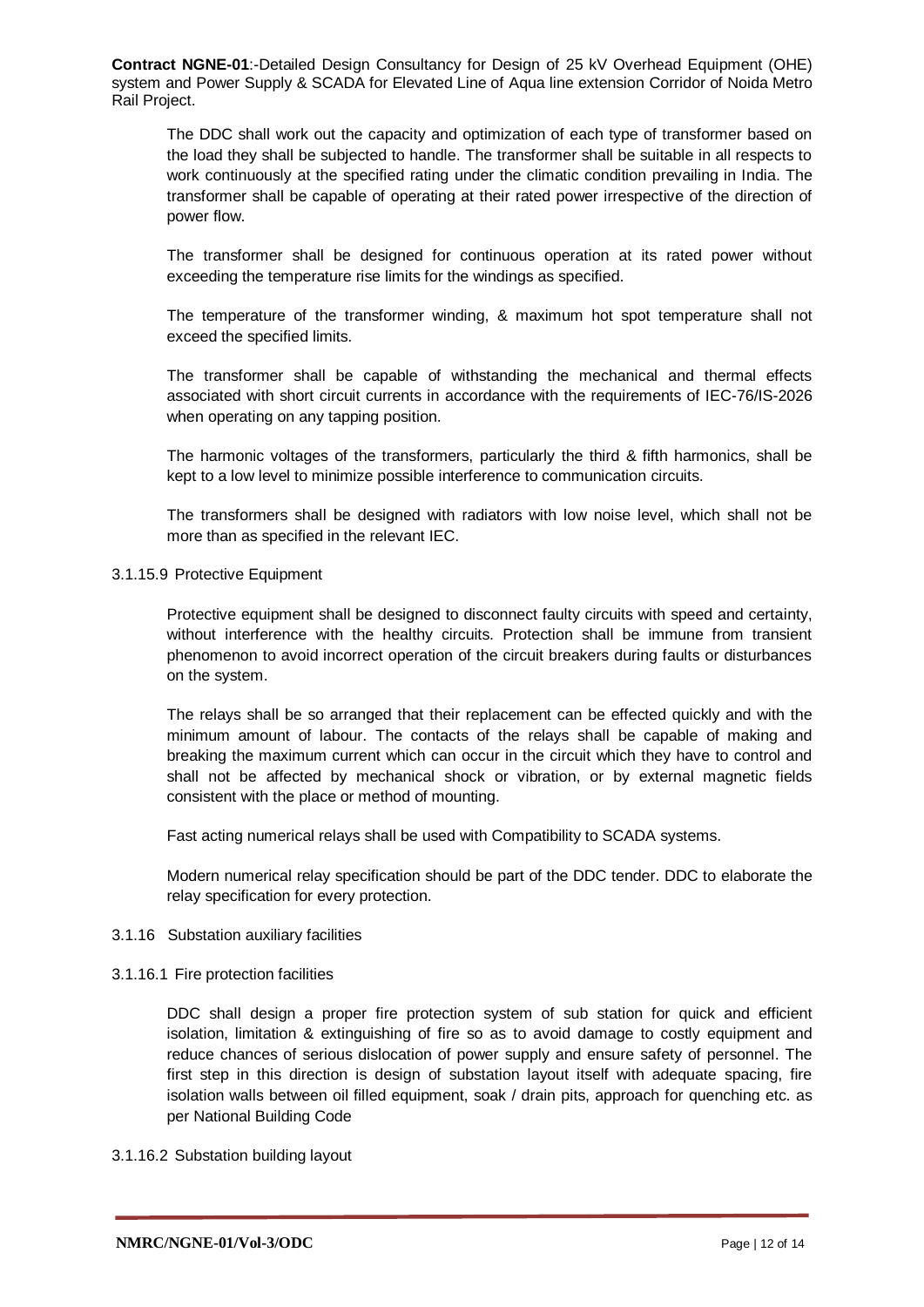Deleted

## 3.1.16.3 Auxiliary supply

The design of auxiliary power supply system shall have following features:

- o Design of arrangements for AC supplies single & three phase for internal use in the sub station for several function such as illumination, battery charging, transformer cooling system, breakers & disconnect switch meters, fire protection system, space heaters in cubicles & marshalling kiosks, air-conditioning / ventilation equipment's.
- $\circ$  Reliability of AC supply should be the prime criteria while designing the system standby arrangement.
- o Design of D.C. auxiliary power supply system shall consider the requirement for closing and tripping of circuit breakers, emergency lighting, control board indications etc.
- $\circ$  Storage battery arrangement with double set of battery charging rectifier shall be considered with voltage as 110 volts. The battery should be capable of supplying – momentary current required for operation of switch gear, continuous load of indicating lamps, holding coils for relays, contractors etc. and emergency lighting load.

## 3.1.16.4 Interlocks

- o To ensure the safety of equipment & operating personnel & to prevent unauthorised and inadvertent operation of equipment, interlocks of mechanical type or key type or electrical type shall be designed.
- $\circ$  Normally, the interlock between isolators to isolators, isolator to circuit breaker & circuit breaker to circuit breaker shall be designed depending upon the safety and operational requirements.

# 3.2 Cabling system

. 33kV Cable feeders shall be provided for auxiliary power transmission from Station ASS to various Stations ASS's, There would be requirement of 415V LT Cables, Control Cables and Communication Cable in the Project.

The cabling System shall meet the requirements of IEC and IS standards. low smoke zero halogen (FRLS) type cables shall be proposed with XLPE insulation and metallic sheath/ armouring as applicable for underground and elevated sections respectively. A colour code scheme shall be used for different cables for easy of identifications.

33 kV cables for auxiliary power supply are laid in cable troughs on viaduct. Study on requirement of sheath voltage limiter (SVLs) & verification of bonding in 33 kV & 25 kV cable sheath shall be carried out (33 kV cable for elevated section)

The 33 kV cables are proposed to be laid on cable brackets/ hangers on the parapet walls of viaduct. DDC shall be required to design the cable laying arrangement of viaduct including cable clamps, cleats, cushioning etc. and accordingly suggest and interface with DDC and civil contractor. The specifications of 33kV cables to be designed accordingly keeping into consideration of outdoor atmospheric conditions including UV rays.